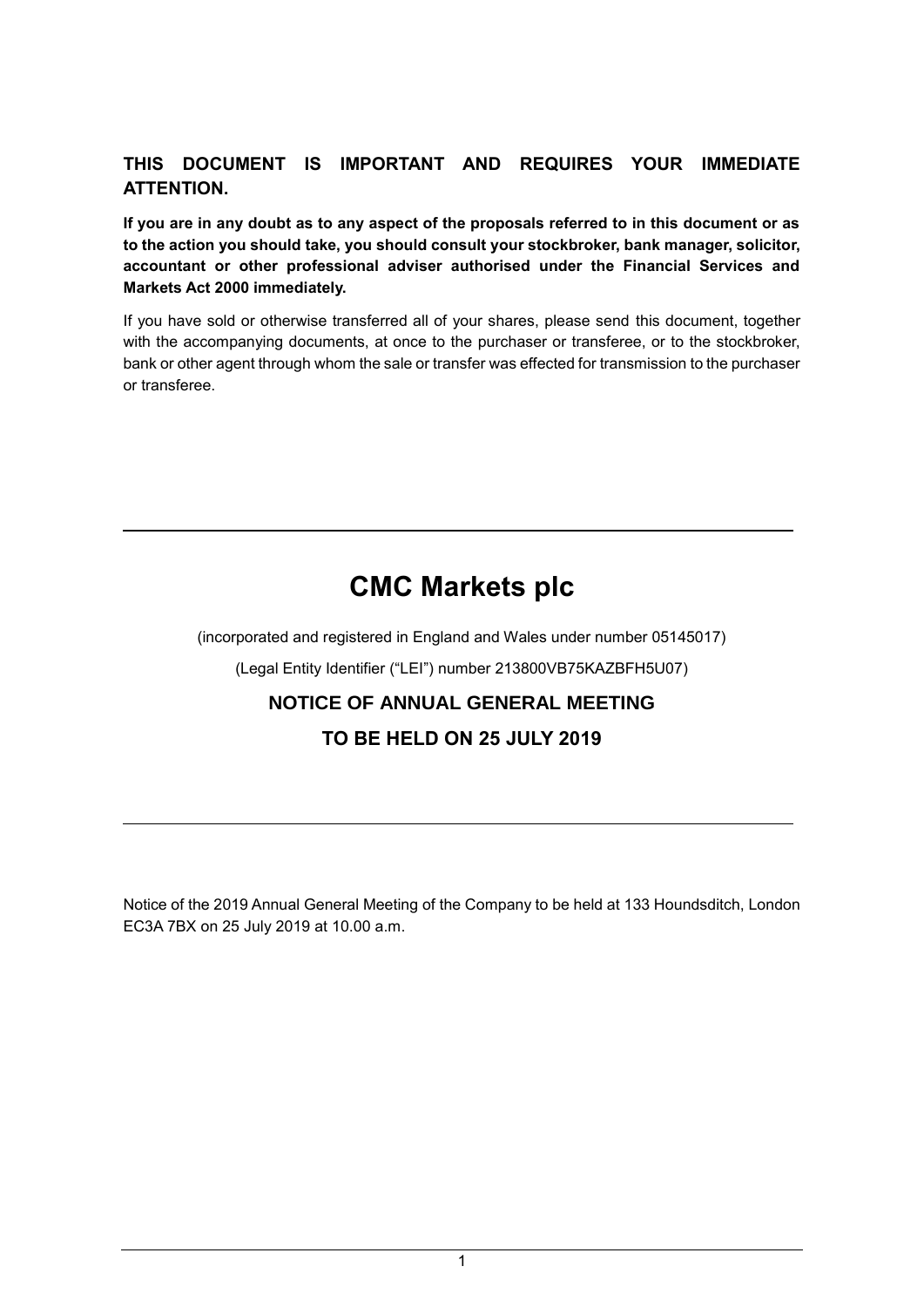Dear Shareholder,

### **Notice of Annual General Meeting 2019**

I am pleased to be writing to you with details of the 2019 Annual General Meeting ("**AGM**") which we are holding at our head office at 133 Houndsditch, London EC3A 7BX on 25 July 2019 at 10.00 a.m. The formal notice of AGM is set out on pages 3 to 6 of this document.

### **Action to be taken**

If you would like to vote on the resolutions but cannot attend the AGM, please refer to Note 3 on page 7 of this document to receive a Form of Proxy. Once received, the Form of Proxy will need to be returned, in accordance with the instructions printed on the Form of Proxy, as soon as possible. It must be received by 10.00 a.m. on 23 July 2019.

If you have a Form of Instruction, please note the earlier deadline of 10.00 a.m. on 22 July 2019, for lodging your form or voting instructions online.

### **Business of the Meeting**

An explanation of the business to be considered at this year's AGM appears on pages 10 to 13 of this document. Also note the shareholders' FAQ and useful information on page 14.

### **Dividend**

The Board is recommending for approval at the AGM a final dividend payment of 0.68 pence per ordinary share for the year ended 31 March 2019. If approved, the dividend will be payable on 06 September 2019 to holders of ordinary shares in the Company named on the Register of Members as at the close of business on 02 August 2019.

### **Directors**

In accordance with the UK Corporate Governance Code, all of the remaining Directors will stand for re-election by shareholders at the AGM. Biographical details of each Director seeking re-election are included on pages 46 to 47 of the Annual Report and Accounts.

### **Recommendation**

The Board considers that all the resolutions to be put to the meeting are in the best interests of the Company and its shareholders as a whole. Your Board will be voting in favour of them and unanimously recommends that you vote in favour of them.

Yours sincerely,

Jares fidade

James Richards Chairman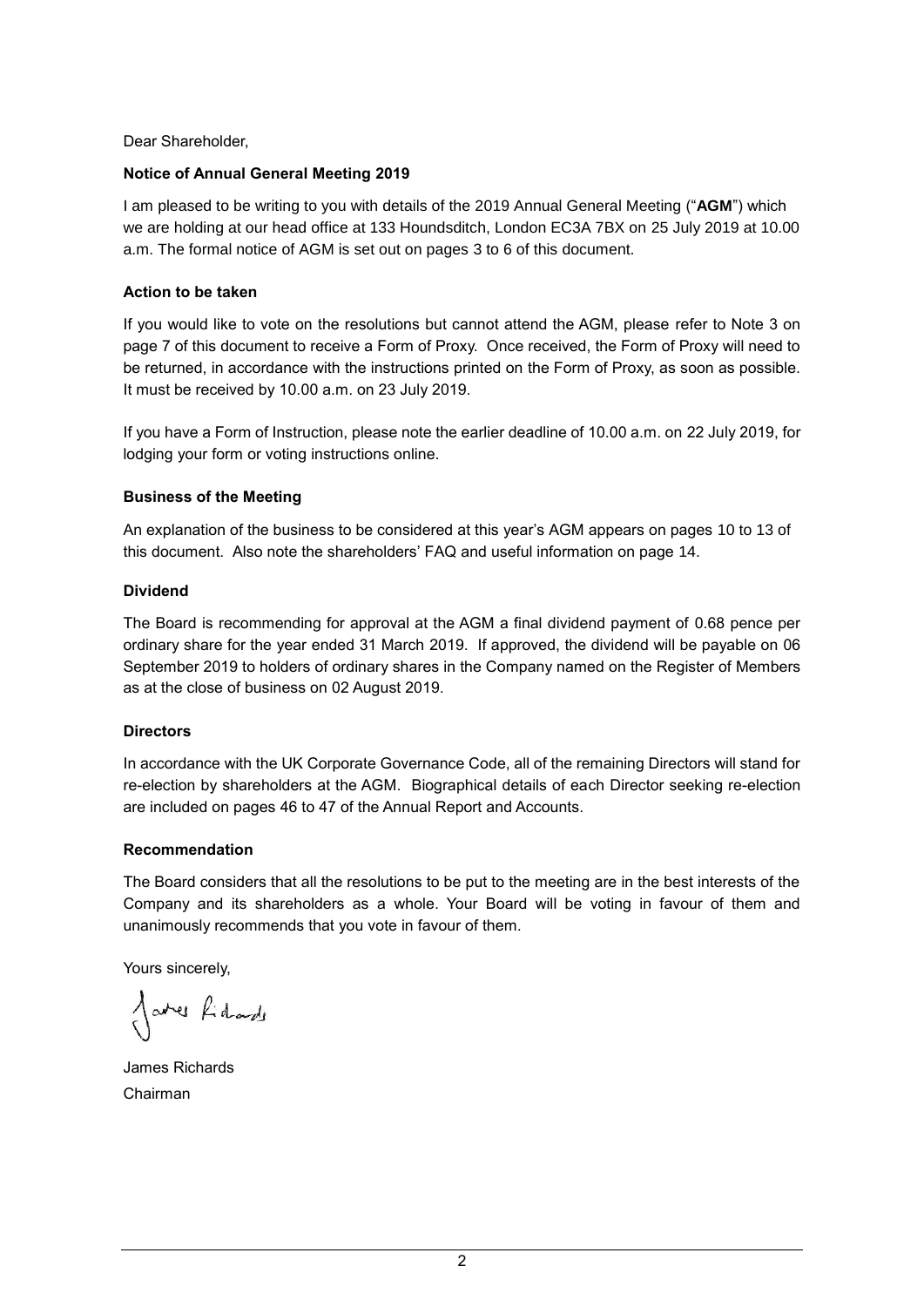# **NOTICE OF ANNUAL GENERAL MEETING**

**Notice is hereby given** that the 2019 Annual General Meeting ("AGM") of CMC Markets plc (the "Company") will be held at 133 Houndsditch, London EC3A 7BX on 25 July 2019 at 10.00 a.m. for the following purposes.

Resolutions 13 to 16 (inclusive) will be proposed as special resolutions, which means that for each of these to be passed at least 75% of the votes cast must be in favour of the resolution. All other resolutions will be proposed as ordinary resolutions, which means that for each of these to be passed, more than 50% of the votes cast must be in favour of the resolution.

### **Ordinary Business**

- **1.** To receive the Company's accounts and the reports of the Directors and Auditors for the year ended 31 March 2019 ("Annual Report & Accounts").
- **2.** To declare a final dividend of 0.68 pence per ordinary share for the year ended 31 March 2019, payable on 06 September 2019 to holders of ordinary shares in the Company named on the Register of Members as at the close of business on 02 August 2019.
- **3.** To re-elect James Richards as a Director.
- **4.** To re-elect Peter Cruddas as a Director.
- **5.** To re-elect David Fineberg as a Director.
- **6.** To re-elect Sarah Ing as a Director.
- **7.** To re-elect Clare Salmon as a Director.
- **8.** To re-elect Paul Wainscott as a Director.
- **9.** To re-appoint PricewaterhouseCoopers LLP as Auditor of the Company to hold office until the conclusion of the next general meeting at which accounts are laid before the Company.
- **10.** To authorise the Group Audit Committee to determine the remuneration of the Auditor.

### **Special business**

- **11.** To approve the Directors' Remuneration Report, set out on pages 63 to 78 in the Annual Report & Accounts for the year ended 31 March 2019 (excluding the Directors' Remuneration Policy set out on pages 65 to 72).
- **12.** That the Directors be generally and unconditionally authorised pursuant to and in accordance with Section 551 of the Companies Act 2006 to exercise all the powers of the Company to allot shares in the Company or grant rights to subscribe for or to convert any security into shares in the Company:
	- (i) up to a nominal amount of  $£24,090,975;$
	- (ii) comprising equity securities (as defined in Section 560(1) of the Companies Act 2006) up to a further nominal amount of £24,090,975 in connection with an offer by way of a rights issue;

such authorities to apply in substitution for all previous authorities pursuant to Section 551 of the Companies Act 2006 and to expire at the end of the next AGM or on 30 September 2020, whichever is the earlier, but, in each case, so that the Company may, before such expiry, make offers and enter into agreements which would, or might, require shares to be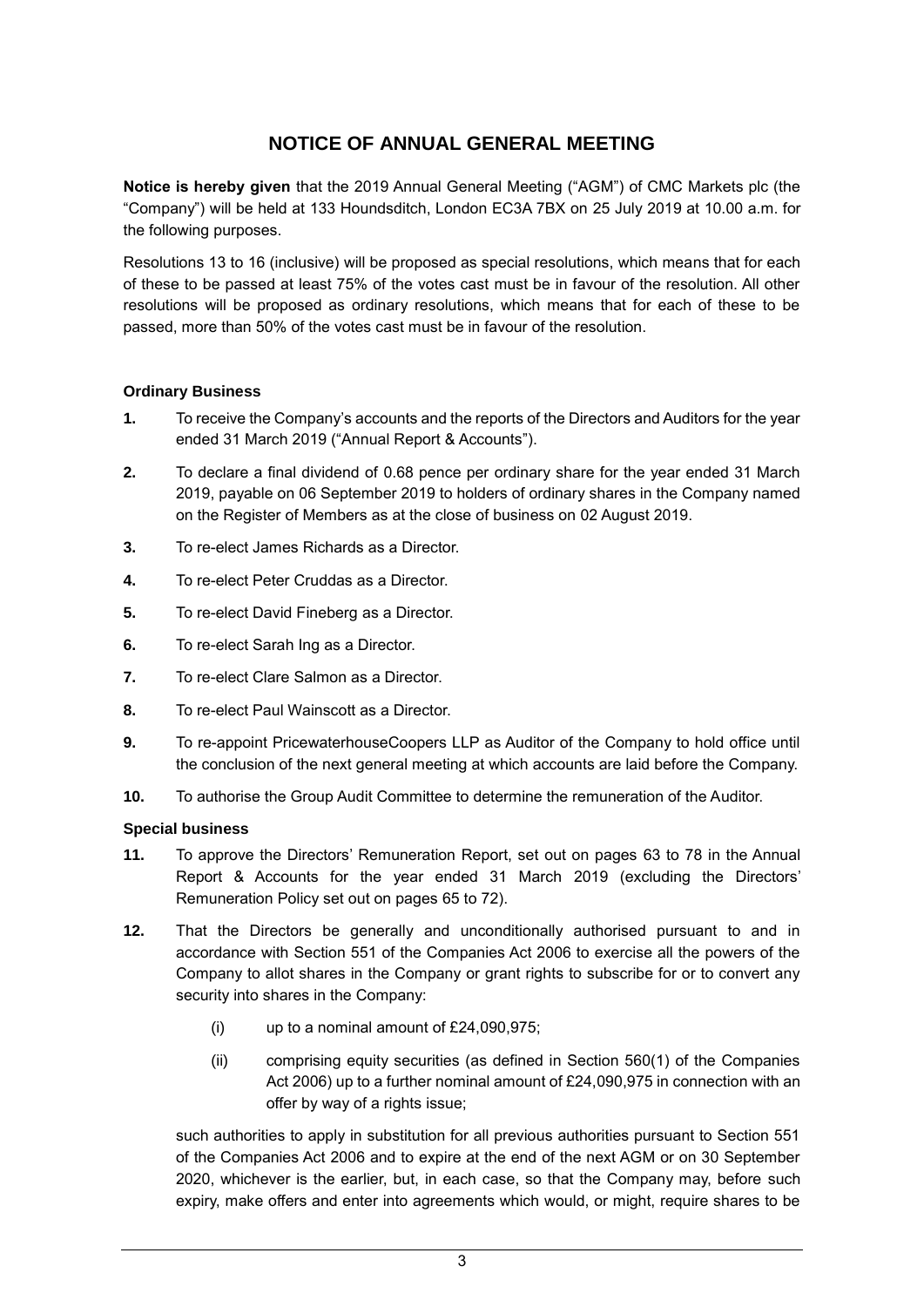allotted or rights to subscribe for or to convert any security into shares to be granted after the authority given by this resolution has expired.

For the purposes of this Resolution, "**rights issue**" means an offer to:

- (I) ordinary shareholders in proportion (as nearly as may be practicable) to their existing holdings; and
- (II) people who are holders of other equity securities if this is required by the rights of those securities or, if the Directors consider it necessary, as permitted by the rights of those securities,

to subscribe further securities by means of the issue of a renounceable letter (or other negotiable instrument) which may be traded for a period before payment for the securities is due, but subject in both cases to such exclusions or other arrangements as the Directors may deem necessary or expedient in relation to treasury shares, fractional entitlements, record dates or legal, regulatory or practical problems in, or under the laws of, any territory.

- **13.** That subject to the passing of Resolution 12 above, the Directors be authorised to allot equity securities (as defined in Section 560(1) of the Companies Act 2006) wholly for cash:
	- (i) pursuant to the authority given by paragraph (i) of Resolution 12 above or where the allotment constitutes an allotment of equity securities by virtue of Section 560(3) of the Companies Act 2006 in each case:
		- (a) in connection with a pre-emptive offer; and
		- (b) otherwise than in connection with a pre-emptive offer, up to an aggregate nominal amount of £3,613,645; and
	- (ii) pursuant to the authority given by paragraph (ii) of Resolution 12 above in connection with a pre-emptive rights issue,

as if Section 561(1) of the Companies Act 2006 did not apply to any such allotment;

such authority to expire at the end of the next Annual General Meeting of the Company or at the close of business on 30 September 2020, whichever is the earlier but so that the Company may, before such expiry, make offers and enter into agreements which would, or might, require equity securities to be allotted and treasury shares to be sold after the authority given by this resolution has expired and the Directors may allot equity securities and sell treasury shares under any such offer or agreement as if the authority had not expired.

For the purposes of this Resolution:

- **I.** "**rights issue**" has the same meaning as in Resolution 12 above;
- **II.** "**pre-emptive offer**" means an offer of equity securities open for acceptance for a period fixed by the Directors to (a) holders (other than the Company) on the register on a record date fixed by the Directors of ordinary shares in proportion to their respective holdings and (b) other persons so entitled by virtue of the rights attaching to any other equity securities held by them, but subject in both cases to such exclusions or other arrangements as the Directors may deem necessary or expedient in relation to treasury shares, fractional entitlements, record dates or legal, regulatory or practical problems in, or under the laws of, any territory;
- **III.** references to an allotment of equity securities shall include a sale of treasury shares; and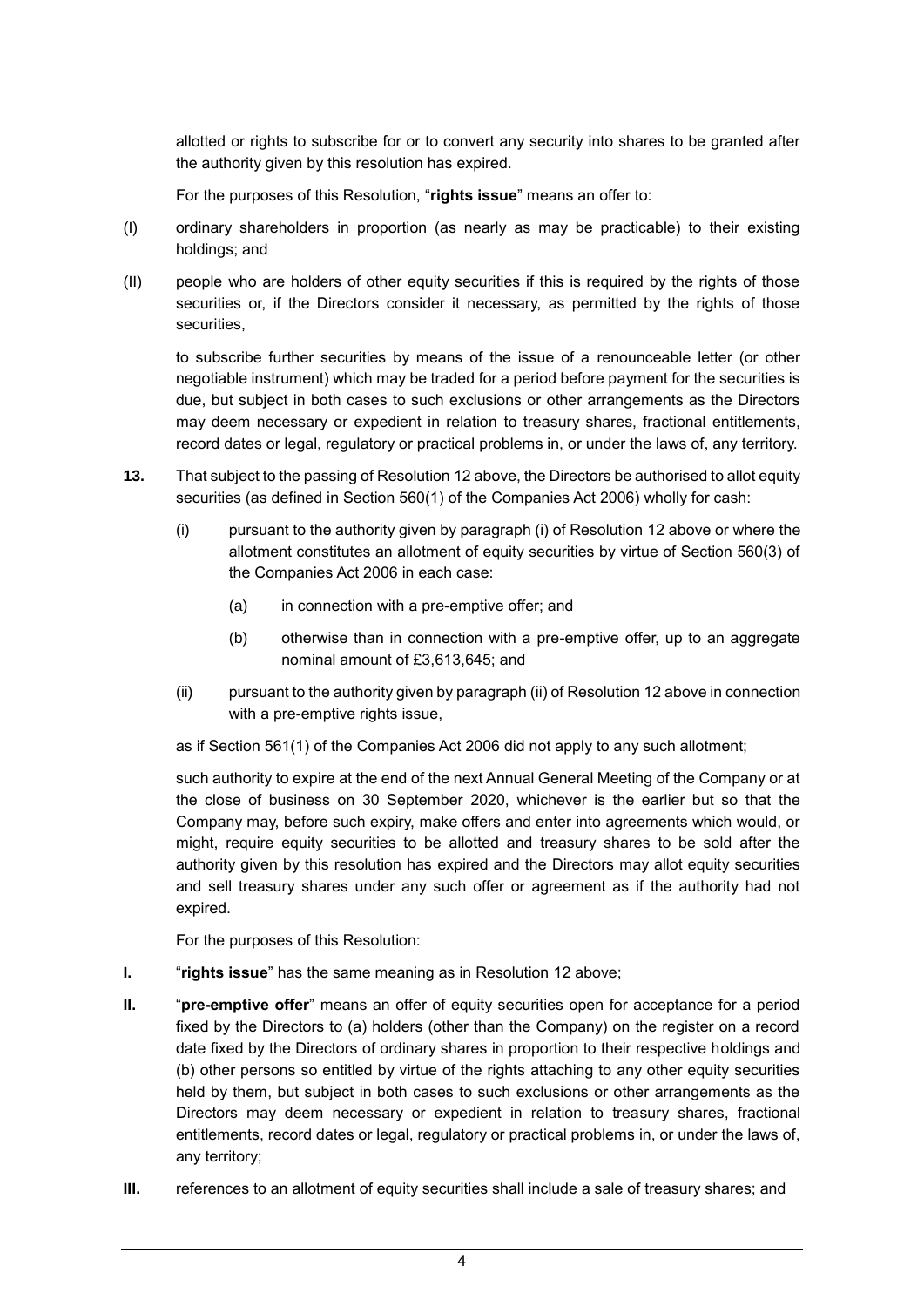- **IV.** the nominal amount of any securities shall be taken to be, in the case of rights to subscribe for or convert any securities into shares of the Company, the nominal amount of such shares which may be allotted pursuant to such rights.
- **14.** That, subject to the passing of Resolution 12 above and in addition to any authority granted under Resolution 13 above, the Directors be authorised to allot equity securities (as defined in Section 560(1) of the Companies Act 2006) wholly for cash pursuant to the authority given by Resolution 12 above or where the allotment constitutes an allotment of equity securities by virtue of Section 560(3) of the Companies Act 2006 as if Section 561(1) of the Companies Act 2006 did not apply to any such allotment, such authority to be:
	- (i) limited to the allotment of equity securities or sale of treasury shares up to an aggregate nominal amount of £3,613,646; and
	- (ii) used only for the purposes of financing (or refinancing, if the authority is to be used within six months after the original transaction) a transaction which the Board of Directors of the Company determines to be an acquisition or other capital investment of a kind contemplated by the Statement of Principles on Disapplying Pre-Emption Rights most recently published by the Pre-Emption Group prior to the date of this notice,

such authority to expire at the end of the next Annual General Meeting of the Company or at the close of business on 30 September 2020, whichever is the earlier, but so that the Company may, before such expiry, make offers and enter into agreements which would, or might, require equity securities to be allotted and treasury shares to be sold after the authority given by this resolution has expired and the Directors may allot equity securities and sell treasury shares under any such offer or agreement as if the authority had not expired.

- **15.** That the Company be and is hereby unconditionally and generally authorised for the purpose of Section 701 of the Companies Act 2006 to make market purchases (as defined in Section 693 of that Act) of ordinary shares of 25 pence each in the capital of the Company provided that:
	- (a) the maximum number of shares which may be purchased is 28,909,170;
	- (b) the minimum price which may be paid for each share is 25 pence;
	- (c) the maximum price which may be paid for a share is an amount equal to the higher of (a) 105 per cent of the average of the closing price of the Company's ordinary shares as derived from the London Stock Exchange Daily Official List for the 5 business days immediately preceding the day on which such share is contracted to be purchased and (b) the higher of the price of the last independent trade and the highest current bid as stipulated by Commission-adopted Regulatory Technical Standards pursuant to article 5(6) of the Market Abuse Regulation; and
	- (d) this authority shall expire at the conclusion of the Annual General Meeting of the Company held in 2020 or, if earlier, 30 September 2020 (except in relation to the purchase of shares the contract for which was concluded before the expiry of such authority and which might be executed wholly or partly after such expiry) unless such authority is renewed prior to such time.
- **16.** That a general meeting other than an annual general meeting may be called on not less than 14 clear days' notice.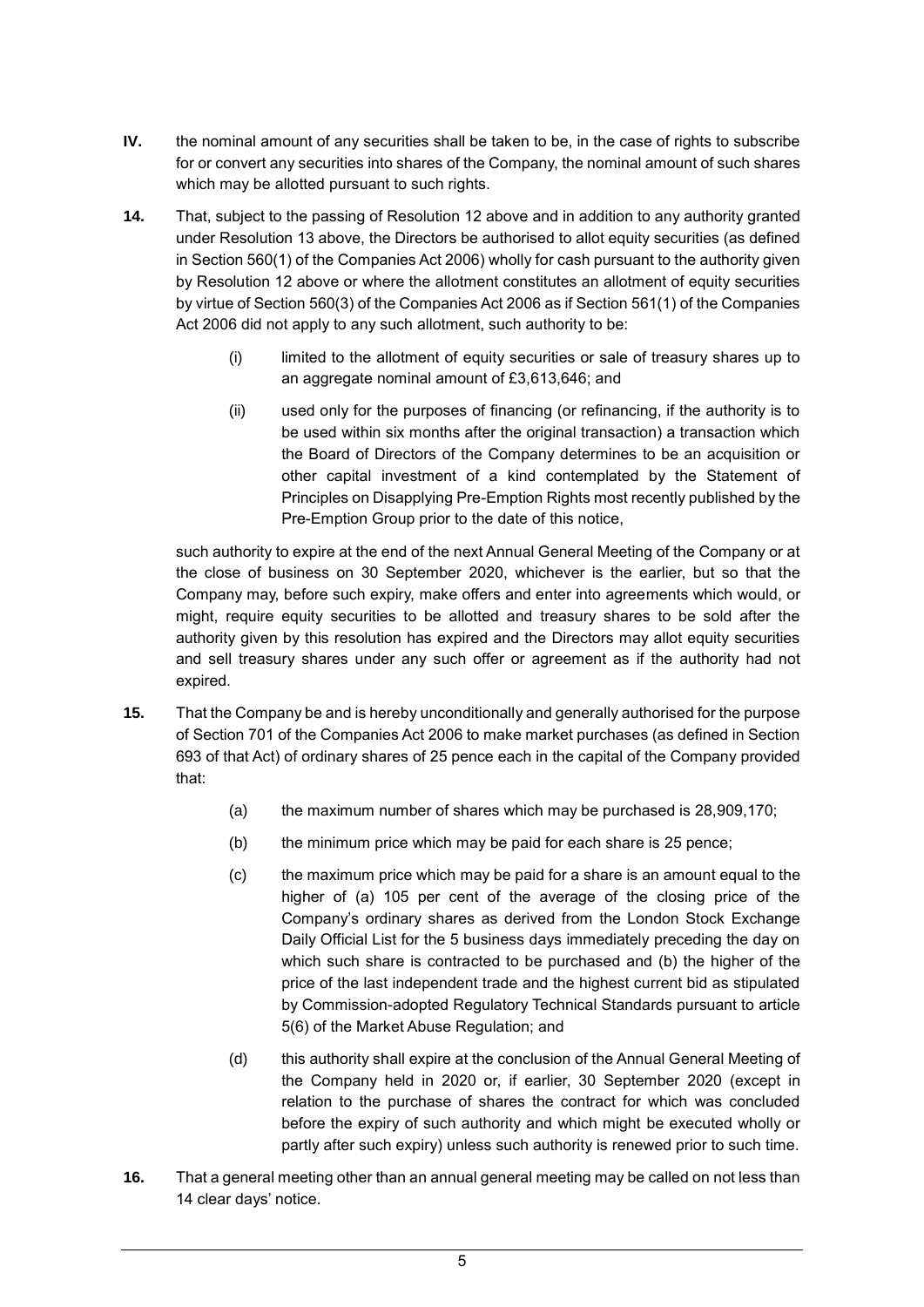BY ORDER OF THE BOARD

Jonathan Bradshaw Company Secretary 5 June 2019

Registered in England and Wales No. 05145017 Registered Office: 133 Houndsditch, London EC3A 7BX Legal Entity Identifier (LEI): 213800VB75KAZBFH5U07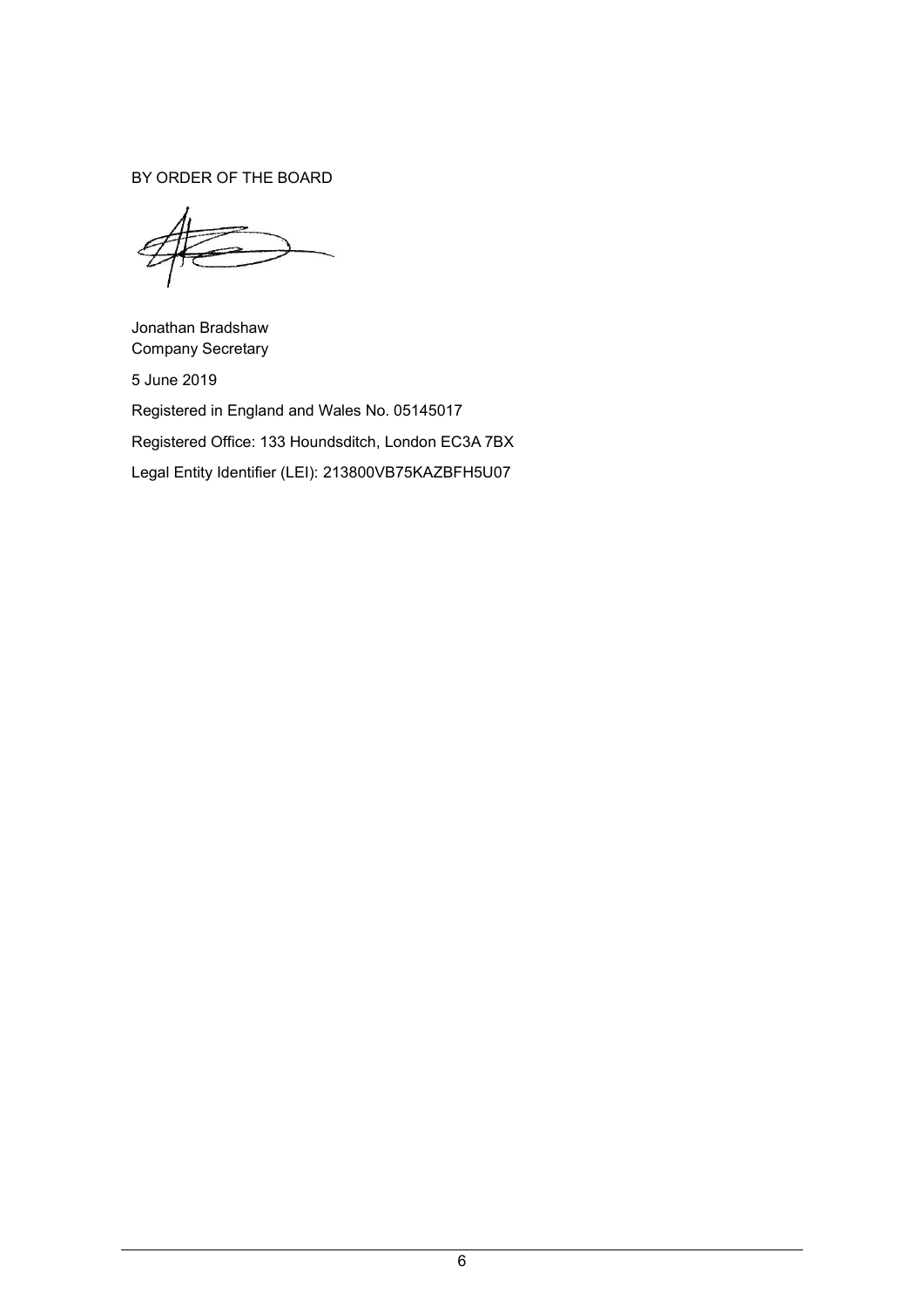### **Notes**

#### **Proxy appointment**

- **1.** A member is entitled to appoint another person as his/her proxy to exercise all or any of his/her rights to attend, speak and vote at the Annual General Meeting (AGM). A proxy need not be a shareholder of the Company. A shareholder may appoint more than one proxy in relation to the AGM provided that each proxy is appointed to exercise the rights attached to a different share or shares held by that shareholder.
- **2.** In the case of joint holders, where more than one of the joint holders purports to appoint a proxy, only the appointment submitted by the most senior holder will be accepted. Seniority is determined by the order in which the names of the joint holders appear in the Company's register of members in respect of the joint holding (the first named being the most senior).
- **3. You may request** a hard copy form of proxy directly from the Company's Registrars, Link Asset Services, by telephone on 0871 664 0300. Calls cost 12p per minute plus your phone provider's access charge. Calls outside the United Kingdom will be charged at the applicable international rate. Lines are open between 09.00 – 17.30, Monday to Friday excluding public holidays in England and Wales.

#### **For CREST members, see Notes 11 to 14 below.**

The appointment of a proxy will not prevent a member from subsequently attending and voting at the meeting in person.

**4.** To appoint a proxy the form of proxy, and any power of attorney or other authority under which it is executed (or a duly certified copy of any such power or authority), must be either (a) sent to the Company's Registrars Link Asset Services of PXS1, 34 Beckenham Road, Beckenham, Kent, BR3 4ZF, (b) the proxy appointment must be lodged using the CREST Proxy Voting Service in accordance with Note 12 below or (c) the proxy appointment must be registered electronically, by visiting the Company's Registrar's website [www.cmcmarketsshares.co.uk](http://www.capitashareportal.com/) where full details of the procedures are given, in each case so as to be received no later than 10.00 a.m. on 23 July 2019.

If you have a Form of Instruction, please note the earlier deadline of 10.00 a.m. on 22 July 2019, for lodging your form or voting instructions online.

#### **Nominated persons**

**5.** The right to appoint a proxy does not apply to persons whose shares are held on their behalf by another person and who have been nominated to receive communications from the Company in accordance with Section 146 of the Companies Act 2006 ("**nominated persons**"). Nominated persons may have a right under an agreement with the member who holds the shares on their behalf to be appointed (or to have someone else appointed) as a proxy. Alternatively, if nominated persons do not have such a right, or do not wish to exercise it, they may have a right under such an agreement to give instructions to the person holding the shares as to the exercise of voting rights.

#### **Information about shares and voting**

**6.** Holders of ordinary shares are entitled to attend and vote at general meetings of the Company. The total number of issued ordinary shares in the Company on 5 June 2019, which is the latest practicable date before the publication of this document is 289,091,700, carrying one vote each on a poll. Therefore, the total number of votes exercisable as at 5 June 2019 are 289,091,700.

#### **Right to attend and vote**

**7.** Entitlement to attend and vote at the meeting, and the number of votes which may be cast at the meeting, will be determined by reference to the Company's register of members at close of business on 23 July 2019 or, if the meeting is adjourned, 48 hours before the time fixed for the adjourned meeting (as the case may be). In each case, changes to the register of members after such time will be disregarded.

#### **Venue arrangements**

- **8.** To facilitate entry to the meeting, members are requested to bring with them a form of ID to help facilitate registration formalities.
- **9.** Members should note that the doors to the AGM meeting room will be open at 9.30 a.m. (Shareholder registration from 9.00 a.m.).
- **10.** Mobile phones may not be used in the meeting room. Cameras and recording equipment are not allowed in the meeting room.

#### **CREST members**

**11.** CREST members who wish to appoint a proxy or proxies through the CREST electronic proxy appointment service may do so for the meeting (and any adjournment of the meeting) by following the procedures described in the CREST Manual. CREST Personal Members or other CREST sponsored members (and those CREST members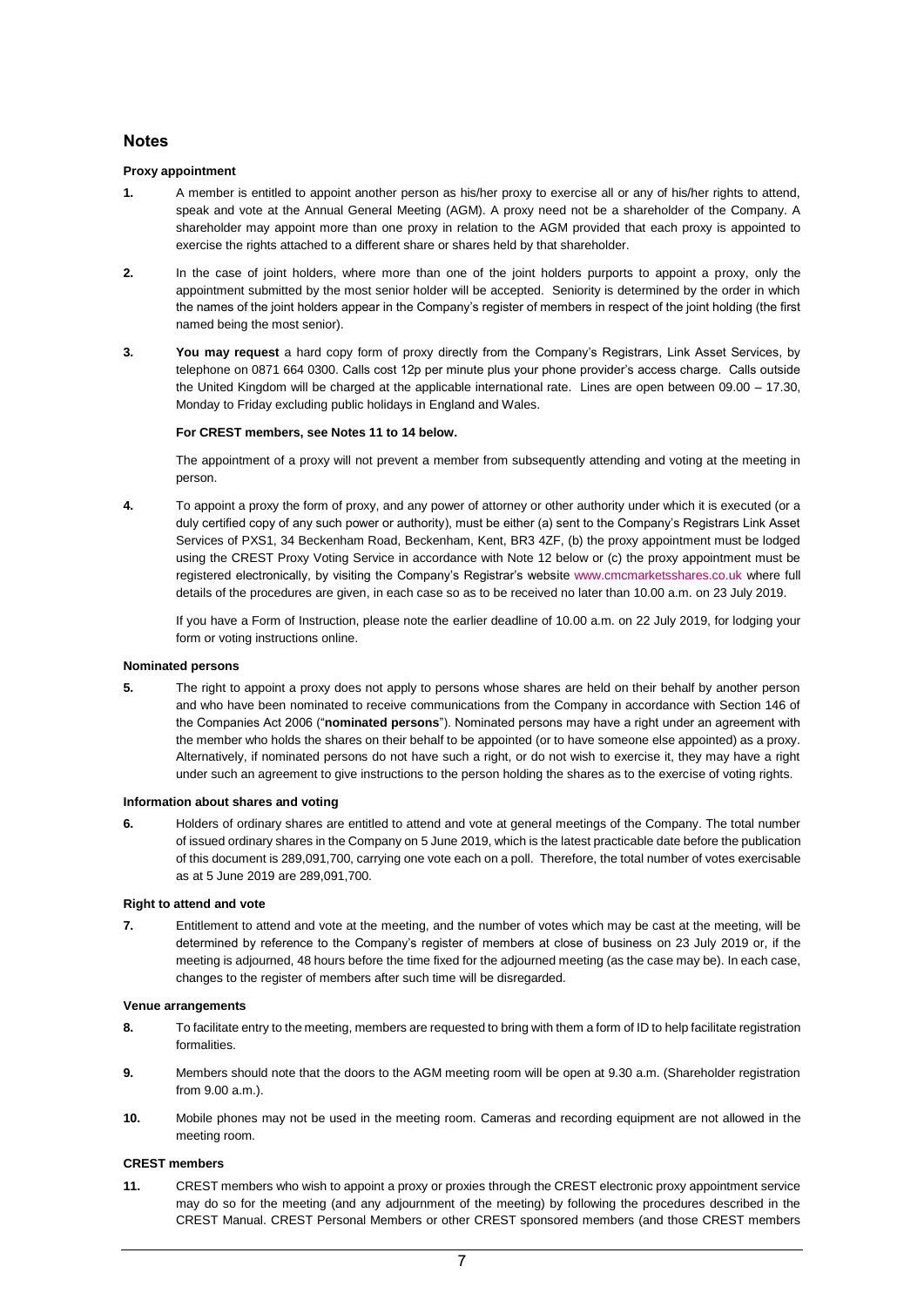who have appointed a voting service provider) should refer to their CREST sponsor or voting service provider, who will be able to take the appropriate action on their behalf.

- **12.** In order for a proxy appointment or instruction made by means of CREST to be valid, the appropriate CREST message (a "**CREST Proxy Instruction**") must be properly authenticated in accordance with Euroclear's specifications and must contain the information required for such instructions, as described in the CREST Manual (available vi[a www.euroclear.com/CREST\)](file://///erepfs01/Home_012$/szcurtis/My%20Documents/www.euroclear.com/CREST). The message (regardless of whether it constitutes the appointment of a proxy or an amendment to the instruction given to a previously appointed proxy) must, in order to be valid, be transmitted so as to be received by the issuer's agent RA10 by the latest time(s) for receipt of proxy appointments specified in Note 4 above. For this purpose, the time of receipt will be taken to be the time (as determined by the timestamp applied to the message by the CREST Applications Host) from which the issuer's agent is able to retrieve the message by enquiry to CREST in the manner prescribed by CREST. After this time any change of instructions to a proxy appointed through CREST should be communicated to the proxy by other means.
- **13.** CREST members (and, where applicable, their CREST sponsors or voting service providers) should note that Euroclear does not make available special procedures in CREST for any particular messages. Normal system timings and limitations will therefore apply in relation to the input of CREST Proxy Instructions. It is the responsibility of the CREST member concerned to take (or, if the CREST member is a CREST personal member or sponsored member or has appointed a voting service provider, to procure that his/her CREST sponsor or voting service provider takes) such action as shall be necessary to ensure that a message is transmitted by means of the CREST system by any particular time. In this connection, CREST members (and, where applicable, their CREST sponsors or voting service providers) are referred, in particular, to those sections of the CREST Manual concerning practical limitations of the CREST system and timings.
- **14.** The Company may treat as invalid a CREST Proxy Instruction in the circumstances set out in Regulation 35(5)(a) of the Uncertificated Securities Regulations 2001.

#### **Corporate representatives**

**15.** Any corporation which is a member can appoint one or more corporate representatives who may exercise on its behalf all of its powers as a member provided that they do not do so in relation to the same shares.

#### **Audit concerns**

**16.** Shareholders should note that, under Section 527 of the Companies Act 2006, members meeting the threshold requirements set out in that section have the right to require the company to publish on a website a statement setting out any matter relating to: (i) the audit of the Company's accounts (including the auditor's report and the conduct of the audit) that are to be laid before the AGM for the financial year beginning 1 April 2018; or (ii) any circumstance connected with an auditor of the Company appointed for the financial year beginning 1 April 2018 ceasing to hold office since the previous meeting at which annual accounts and reports were laid. The Company may not require the shareholders requesting any such website publication to pay its expenses in complying with Sections 527 or 528 (requirements as to website availability) of the Companies Act 2006. Where the Company is required to place a statement on a website under Section 527 of the Companies Act 2006, it must forward the statement to the Company's auditor not later than the time when it makes the statement available on the website. The business which may be dealt with at the AGM for the relevant financial year includes any statement that the Company has been required under Section 527 of the Companies Act 2006 to publish on a website.

#### **Questions**

**17.** Any member or their proxy attending the meeting has the right to ask questions. The Company must cause to be answered any such question relating to the business being dealt with at the meeting but no such answer need be given if (a) to do so would interfere unduly with the preparation for the meeting or involve the disclosure of confidential information, (b) the answer has already been given on a website in the form of an answer to a question, or (c) it is undesirable in the interests of the Company or the good order of the meeting that the question be answered.

#### **Website information**

**18.** A copy of this notice and other information required by Section 311A of the Companies Act 2006 can be found at www.cmcmarkets.com/group/.

#### **Voting by poll**

**19.** Each of the resolutions to be put to the meeting will be voted on by poll and not by show of hands. A poll reflects the number of voting rights exercisable by each member and so the board considers it a more democratic method of voting. Members and proxies attending the meeting will be asked to complete a poll card to indicate how they wish to cast their votes. These cards will be collected at the end of the meeting. The results of the poll will be published on the Company's website and notified to the UK Listing Authority once the votes have been counted and verified.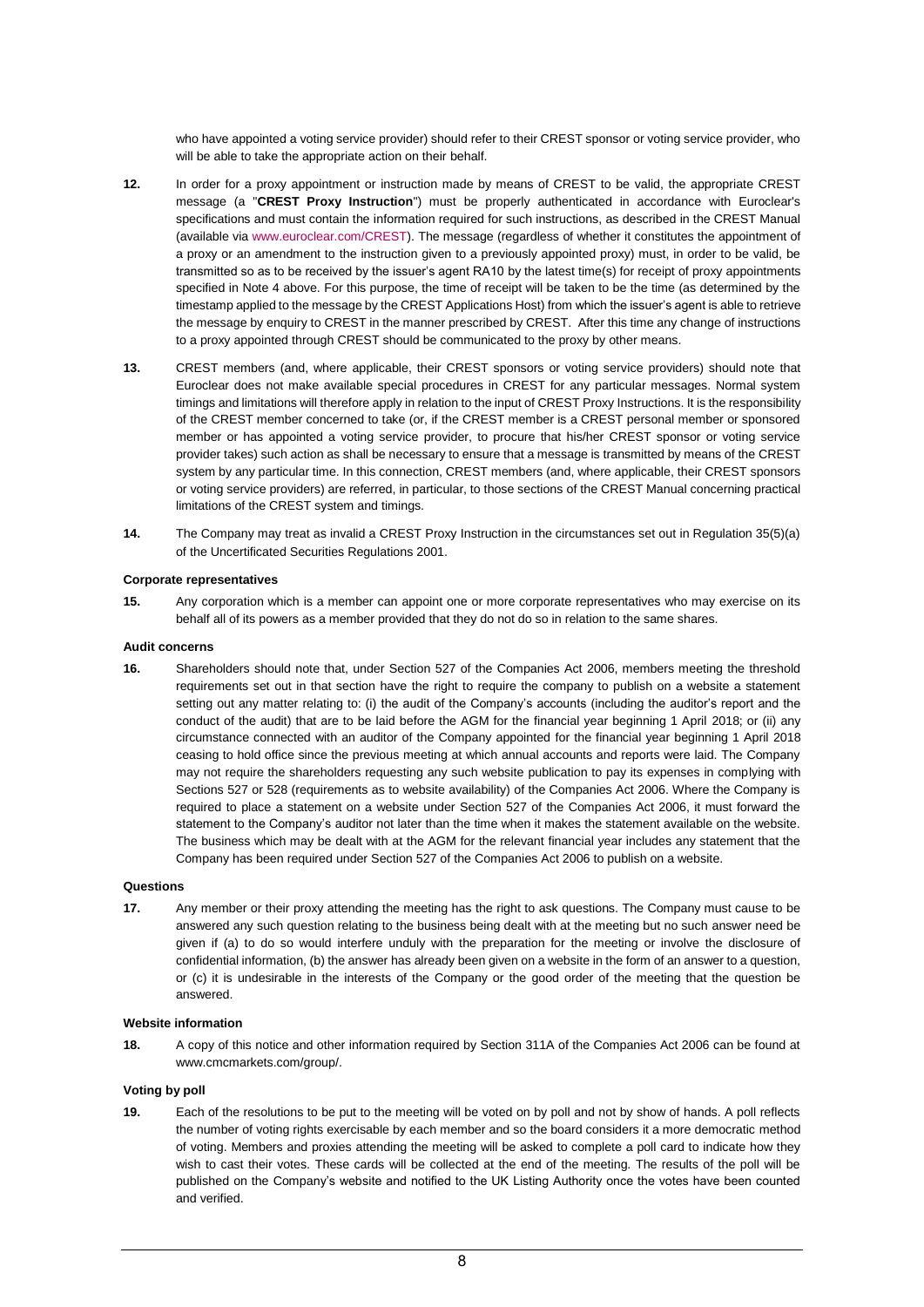#### **Use of electronic address**

**20.** Members may not use any electronic address provided in either this notice of meeting or any related documents to communicate with the Company for any purposes other than those expressly stated.

### **Documents available for inspection**

- **21.** Copies of the following documents may be inspected during normal business hours on any weekday (Saturdays, Sundays and public holidays excepted) at the registered office of the Company at 133 Houndsditch, London EC3A 7BX up to and including the date of the AGM and at the Company's registered office from 15 minutes before the AGM until it ends:
	- the executive directors' service contracts; and
	- letters of appointment of the non-executive directors.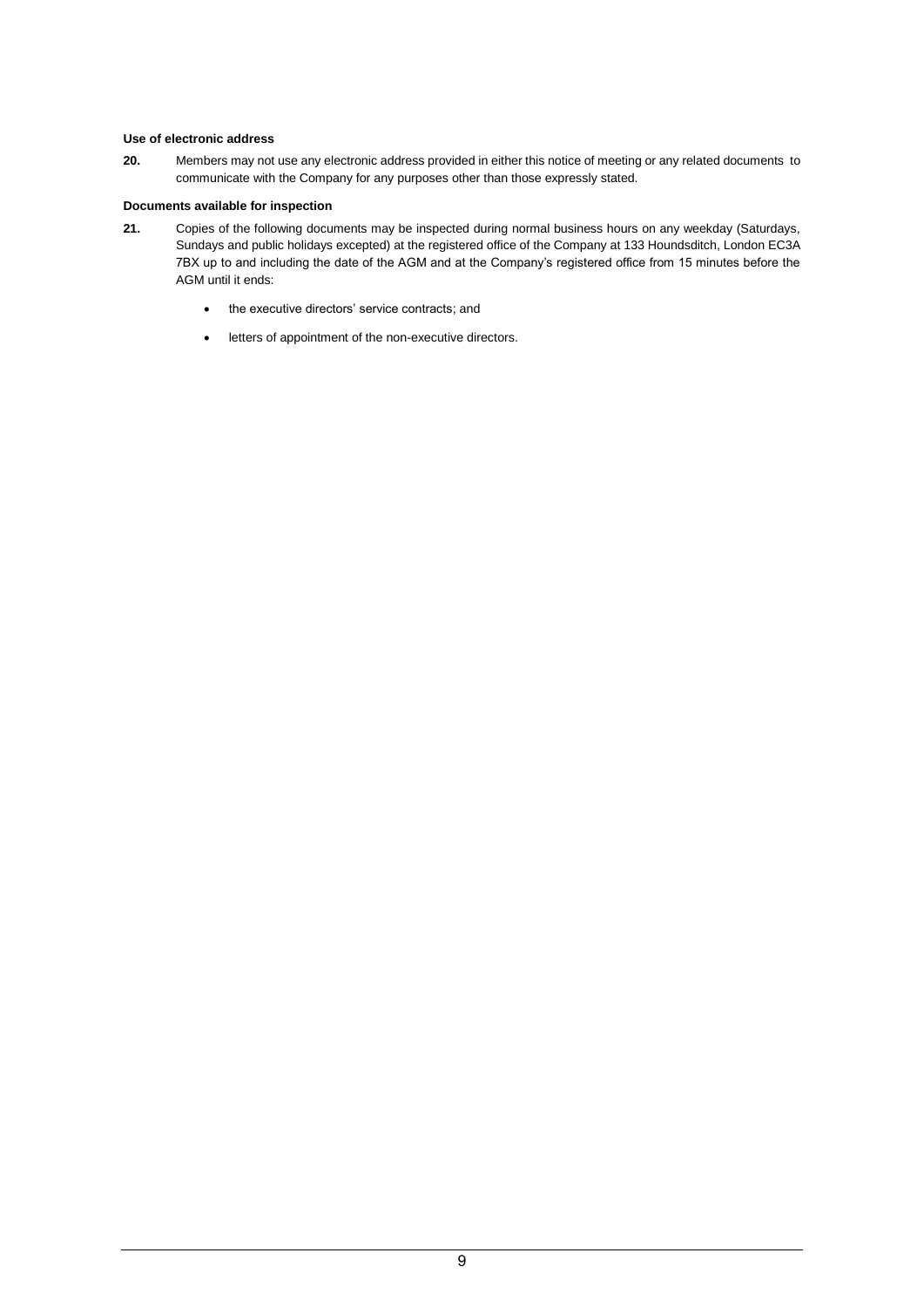# **EXPLANATORY NOTES TO THE RESOLUTIONS**

The following pages give an explanation of the proposed resolutions.

Resolutions 1 to 12 are proposed as ordinary resolutions. This means that for each of those resolutions to be passed, more than 50% of the votes cast must be in favour of the resolution.

Resolutions 13 to 16 are proposed as special resolutions. This means that for each of those resolutions to be passed, at least 75% of the votes cast must be in favour of the resolution.

Under the Listing Rules, Peter Cruddas and Fiona Cruddas are classed as "controlling shareholders" of the Company. This means that the independent non-executive Directors of the Company must be elected or re-elected by a majority of the votes cast by the independent shareholders of the Company, as well as by a majority of the votes cast by all the shareholders. The independent shareholders of the Company, means all the shareholders of the Company other than Peter Cruddas and Fiona Cruddas. Therefore, the resolutions for the election of the independent non-executive Directors (Resolutions 3, 6, 7 and 8) will be taken on a poll and the votes cast by the independent shareholders and by all the shareholders will be calculated separately. Such resolutions will be passed only if a majority of the votes cast by the independent shareholders are in favour, in addition to a majority of the votes cast by all the shareholders being in favour.

If the ordinary resolution to approve the election of an existing independent non-executive Director is passed, but separate approval by the independent shareholders is not given, the Listing Rules permit an existing independent non-executive Director to remain in office pending a further ordinary resolution of all the shareholders to approve the election of the Director. Such a resolution may only be voted on within the period of between 90 days and 120 days following the date of the original vote.

### **Resolutions 3-8: Election or Re-election of Directors**

In accordance with the recommendations of the UK Corporate Governance Code (the Code), all Directors are seeking election or re-election at this and separate resolutions are proposed for each. As explained in the Nomination Committee section of the Annual Report & Accounts, a formal Board performance evaluation was not undertaken during the financial year ended 31 March 2019. However, the Chairman confirms that all Directors standing for election or re-election at the 2019 AGM continue to be effective and demonstrate commitment to their roles. Biographical details for these Directors are provided on pages 46 to 47 of the Annual Report & Accounts. None of the independent non-executive Directors seeking election or re-election at the 2019 AGM has any existing or previous relationship with the Company, nor with any controlling shareholder of the Company or any associate of a controlling shareholder of the Company within the meaning of LR 13.8.17 R (1).

The Company's Nomination Committee considers the appointment and replacement of Directors subject to the rules set out in the Company's Articles of Association. The Nomination Committee will normally engage an independent search consultant with no connection to the Company to find appropriate candidates for the Board with the requisite skills, and in doing so will take account of relevant guidelines and legislation relating to the appointment of individuals to boards. The Nomination Committee may also consider candidates introduced to the Company from other sources.

In considering the independent non-executive Directors' independence, the Board has taken into consideration the guidance provided by the UK Corporate Governance Code. The Board considers James Richards, Paul Wainscott, Sarah Ing and Clare Salmon to be independent in accordance with Provision B.1.1 of the UK Corporate Governance Code.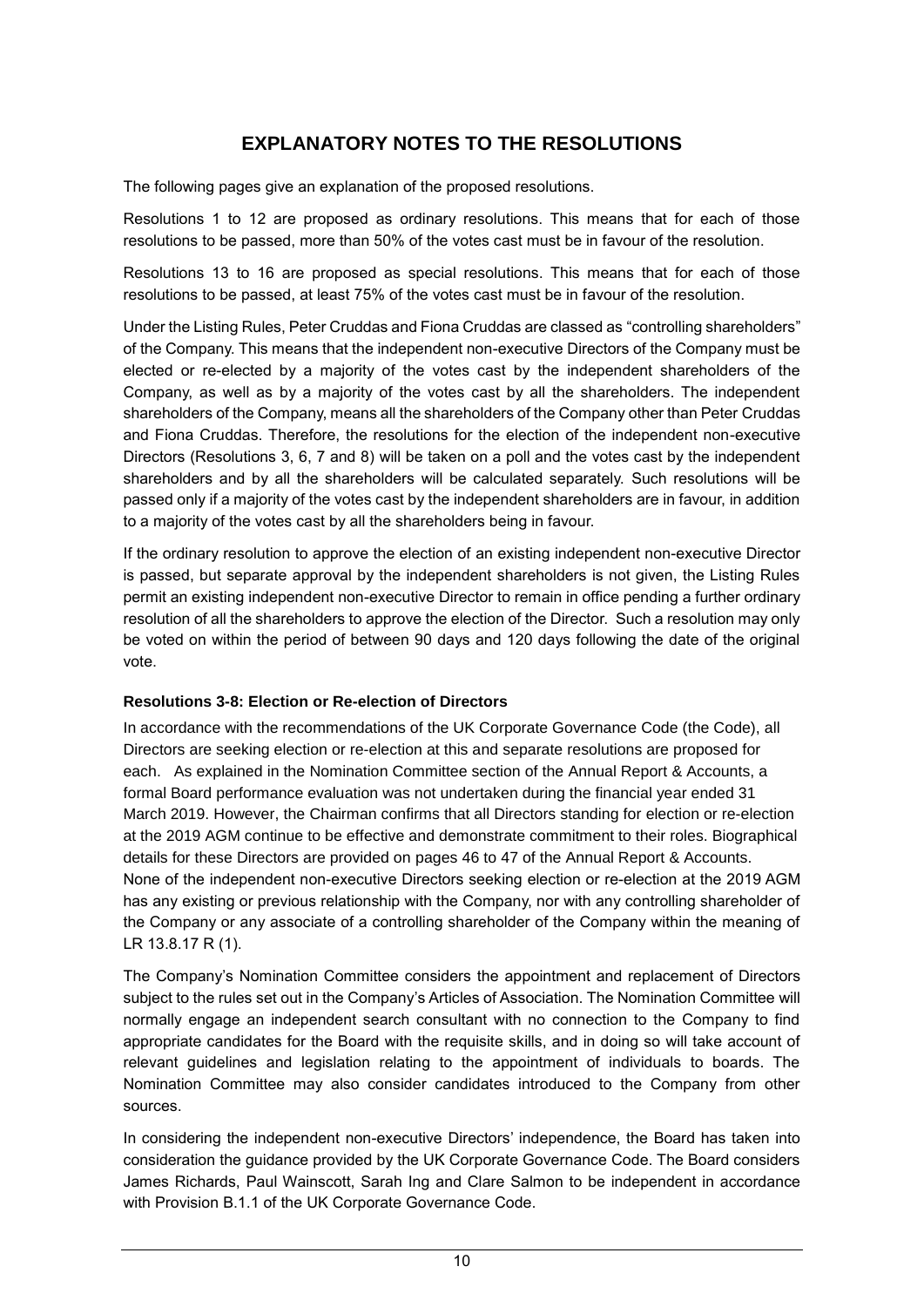### **Resolutions 9 and 10: Re-election of Auditor and Auditor's remuneration**

The Company is obliged by law to appoint the Auditor annually. PricewaterhouseCoopers LLP were first appointed as Auditor at the 2010 AGM. This resolution proposes that PricewaterhouseCoopers LLP be reappointed as the Company's Auditor. In Resolution 10, shareholders are being asked to authorise the Group Audit Committee to determine the remuneration of the Company's Auditor.

### **Resolution 11: Directors' Remuneration Report**

This resolution deals with the remuneration paid to the Directors during the year under review. Shareholders are invited to vote on the Directors' Remuneration Report (excluding the Directors' Remuneration Policy set out on pages 65 to 72 of the Annual Report & Accounts) which appears on pages 63 to 78 of the Annual Report & Accounts. Resolution 11 is an advisory vote and does not determine the Directors' remuneration arrangements.

### **Resolution 12: Authority to allot shares**

The purpose of Resolution 12 is to renew the Directors' power to allot shares.

The authority in paragraph (i) will allow the Directors to allot new shares and grant rights to subscribe for, or convert other securities into, shares up to a nominal value of £24,090,975, which is equivalent to approximately 33 per cent of the total issued ordinary share capital of the Company, exclusive of treasury shares, as at 5 June 2019.

The authority in paragraph (ii) will allow the Directors to allot new shares and grant rights to subscribe for, or convert other securities into, shares only in connection with a rights issue up to a further nominal value of £24,090,975, which is equivalent to approximately 33 per cent of the total issued ordinary share capital of the Company, exclusive of treasury shares, as at 5 June 2019. This is in line with the Investment Association's Share Capital Management Guidelines issued in July 2016.

At 5 June 2019, the Company did not hold any shares in treasury.

There are no present plans to undertake a rights issue or to allot new shares other than in connection with employee share and incentive plans. The Directors consider it desirable to have the maximum flexibility permitted by corporate governance guidelines to respond to market developments and to enable allotments to take place to finance business opportunities as they arise.

If the resolution is passed the authority will expire on the earlier of 30 September 2020 and the end of the AGM in 2020.

### **Resolutions 13 and 14 – Disapplication of pre-emption rights**

If the Directors wish to allot new shares and other equity securities, or sell treasury shares, for cash (other than in connection with an employee share scheme), company law requires that these shares are offered first to shareholders in proportion to their existing holdings.

The Pre-Emption Group's Statement of Principles supports the annual disapplication of pre-emption rights in respect of allotments of shares and other equity securities and sales of treasury shares for cash representing no more than 5 per cent of issued ordinary share capital (exclusive of treasury shares), without restriction as to the use of proceeds of those allotments.

Accordingly, the purpose of Resolution 13 is to authorise the Directors to allot new shares and other equity securities pursuant to the allotment authority given by Resolution 12, or sell treasury shares, for cash (I) in connection with a pre-emptive offer or pre-emptive rights issue or (II) otherwise up to a nominal value of £3,613,645, equivalent to five per cent of the total issued ordinary share capital of the Company excluding treasury shares, as at 5 June 2019 , without the shares first being offered to existing shareholders in proportion to their existing holdings.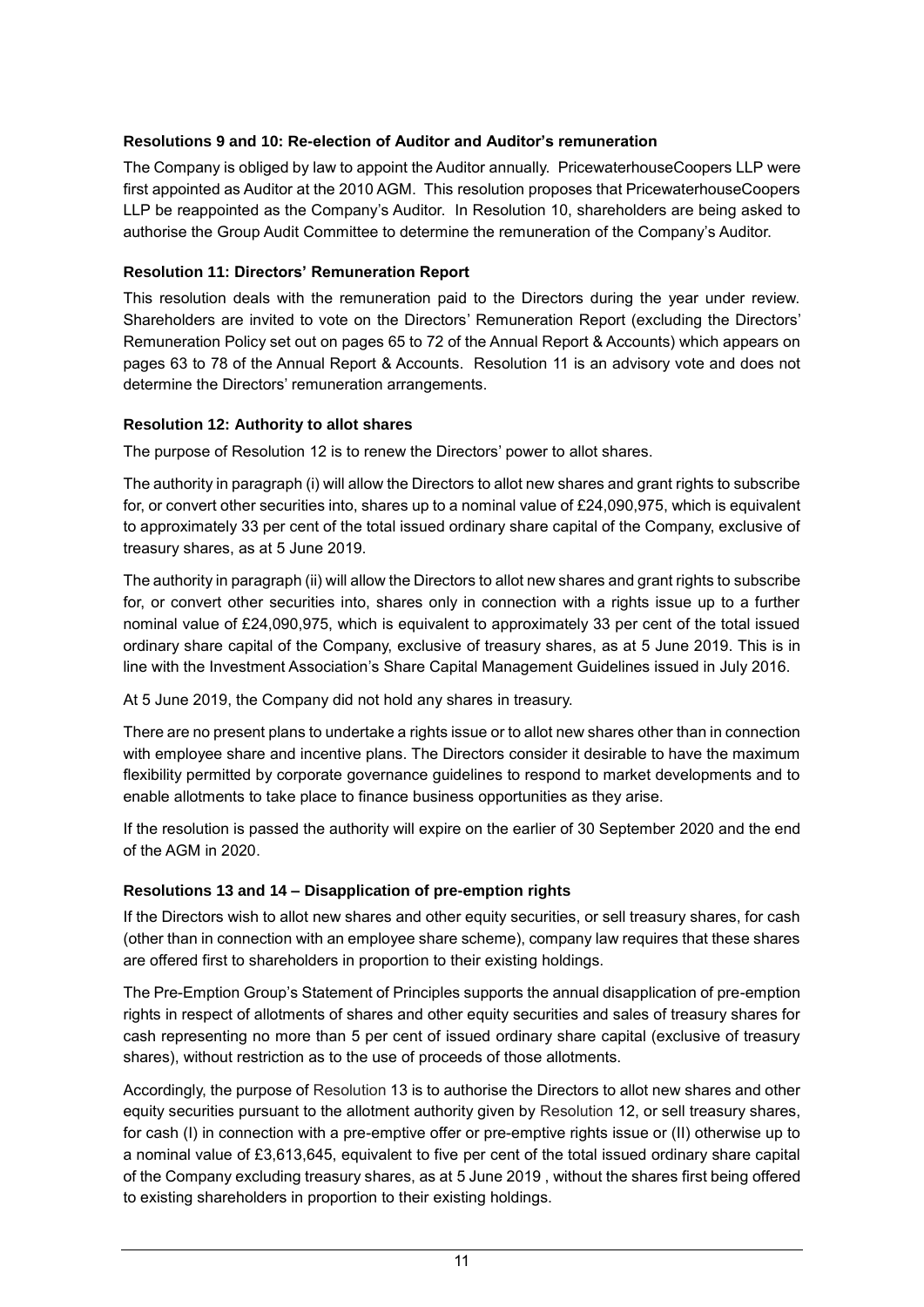At 5 June 2019, the Company did not hold any shares in treasury.

The Pre-Emption Group's Statement of Principles also supports the annual disapplication of preemption rights in respect of allotments of shares and other equity securities and sales of treasury shares for cash representing no more than an additional 5 per cent of issued ordinary share capital (exclusive of treasury shares), to be used only in connection with an acquisition or specified capital investment. The Pre-Emption Group's Statement of Principles defines "specified capital investment" as meaning one or more specific capital investment related uses for the proceeds of an issue of equity securities, in respect of which sufficient information regarding the effect of the transaction on the Company, the assets the subject of the transaction and (where appropriate) the profits attributable to them is made available to shareholders to enable them to reach an assessment of the potential return.

Accordingly, and in line with the template resolutions published by the Pre-Emption Group in May 2016, the purpose of Resolution 14 is to authorise the Directors to allot new shares and other equity securities pursuant to the allotment authority given by Resolution 12, or sell treasury shares, for cash up to a further nominal amount of £3,613,645, equivalent to 5 per cent of the total issued ordinary share capital of the Company as at 5 June 2019, exclusive of treasury shares, only in connection with an acquisition or specified capital investment which is announced contemporaneously with the allotment, or which has taken place in the preceding six-month period and is disclosed in the announcement of the issue. If the authority given in Resolution 14 is used, the Company will publish details of the placing in its next annual report.

The Board intends to adhere to the provisions in the Pre-emption Group's Statement of Principles and not to allot shares or other equity securities or sell treasury shares for cash on a non pre-emptive basis pursuant to the authority in Resolution 13 in excess of an amount equal to 7.5 per cent of the total issued ordinary share capital of the Company, excluding treasury shares, within a rolling threeyear period, other than:

- (i) with prior consultation with shareholders; or
- (ii) in connection with an acquisition or specified capital investment which is announced contemporaneously with the allotment or which has taken place in the preceding six-month period and is disclosed in the announcement of the allotment.

The Board has no current intention of exercising the authorities in Resolutions 13 and 14 but considers them to be appropriate in order to allow the Company flexibility to finance business opportunities or to conduct a pre-emptive offer or rights issue without the need to comply with the strict requirements of the statutory pre-emption provisions.

If Resolutions 13 and 14 are passed the authority will expire on the earlier of 30 September 2020 and the end of the AGM in 2020.

### **Resolution 15 – Purchase of own shares**

The effect of this resolution is to renew the authority granted to the Company to purchase its own ordinary shares, up to a maximum of 28,909,170 ordinary shares, until the AGM in 2020 or 30 September 2020 whichever is the earlier. This represents 10% of the ordinary shares in issue as at 5 June 2019 and the Company's exercise of this authority is subject to the stated upper and lower limits on the price payable.

Although there is no current intention to do so but if any shares are purchased, they will be either cancelled or held as treasury shares, as determined by the Directors at the time of purchase. Shares will only be purchased for the purposes of employee share schemes, or if the Directors consider such purchases to be in the best interests of shareholders generally and that they can be expected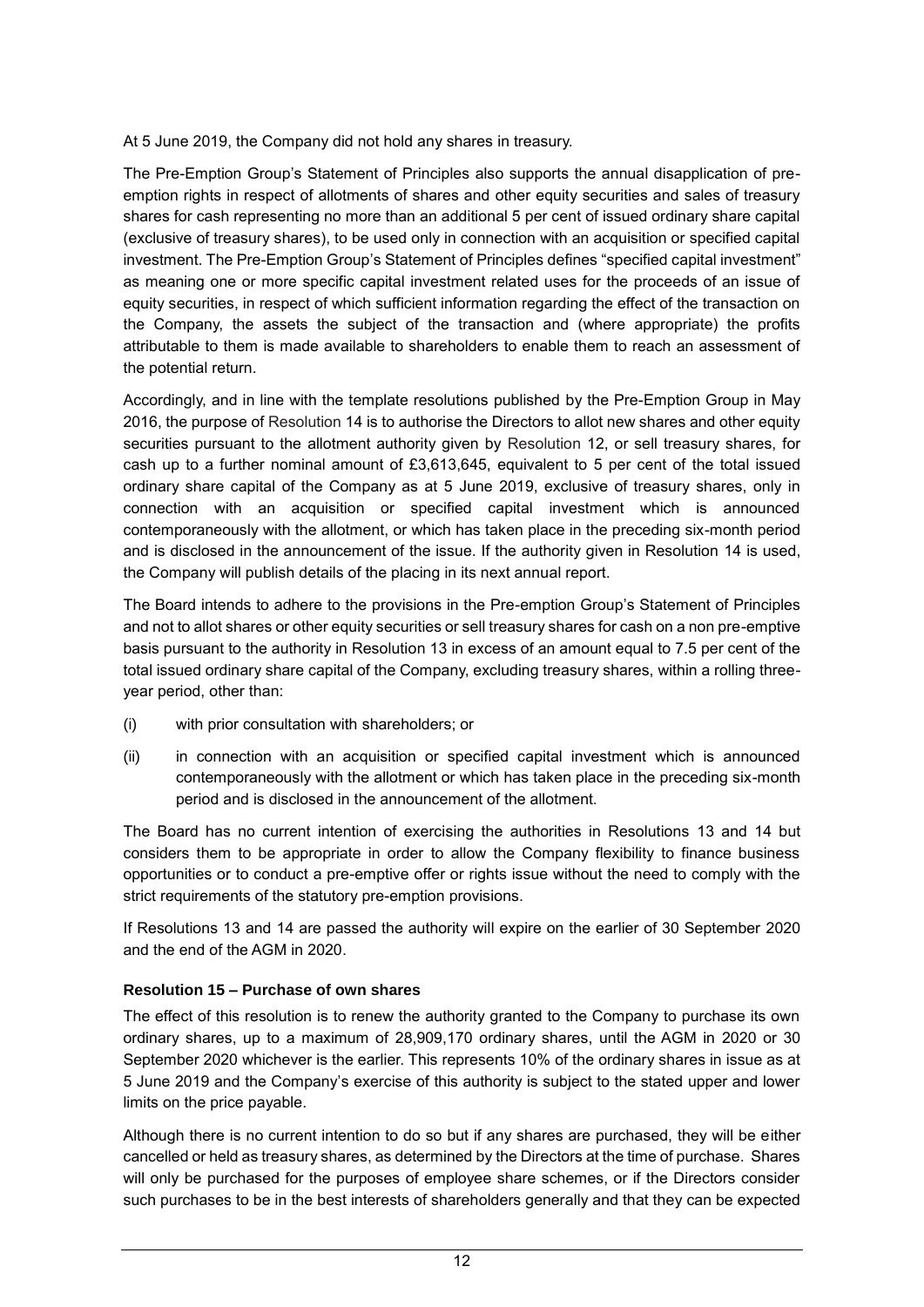to result in an increase in earnings per share. The authority will only be used after careful consideration, taking into account market conditions prevailing at the time, other investment opportunities, appropriate gearing levels and the overall financial position of the Company. Shares held as treasury shares will not automatically be cancelled and will not be taken into account in future calculations of earnings per share (unless they are subsequently resold or transferred out of treasury).

As at 5 June 2019 (being the latest practicable date prior to the publication of this Notice), there were 4,011,717 outstanding share options and awards granted under all share option schemes operated by the Company and NIL outstanding warrants, which, if exercised would represent 1.37% of the issued ordinary share capital of the Company. If this authority were exercised in full, that percentage would increase to 1.52%.

### **Resolution 16: Notice of general meetings**

Under the Companies Act 2006, the notice period required for all general meetings of the Company is 21 days. AGMs will always be held on at least 21 clear days' notice but shareholders can approve a shorter notice period for other general meetings, as long as this is not less than 14 clear days.

In order to maintain flexibility for the Company, Resolution 16 seeks such approval. The approval will be effective until the Company's next Annual General Meeting, when it is intended that a similar resolution will be proposed. As at 5 June 2019 there was no intention by the Board to call a general meeting using the shorter 14 days' notice period.